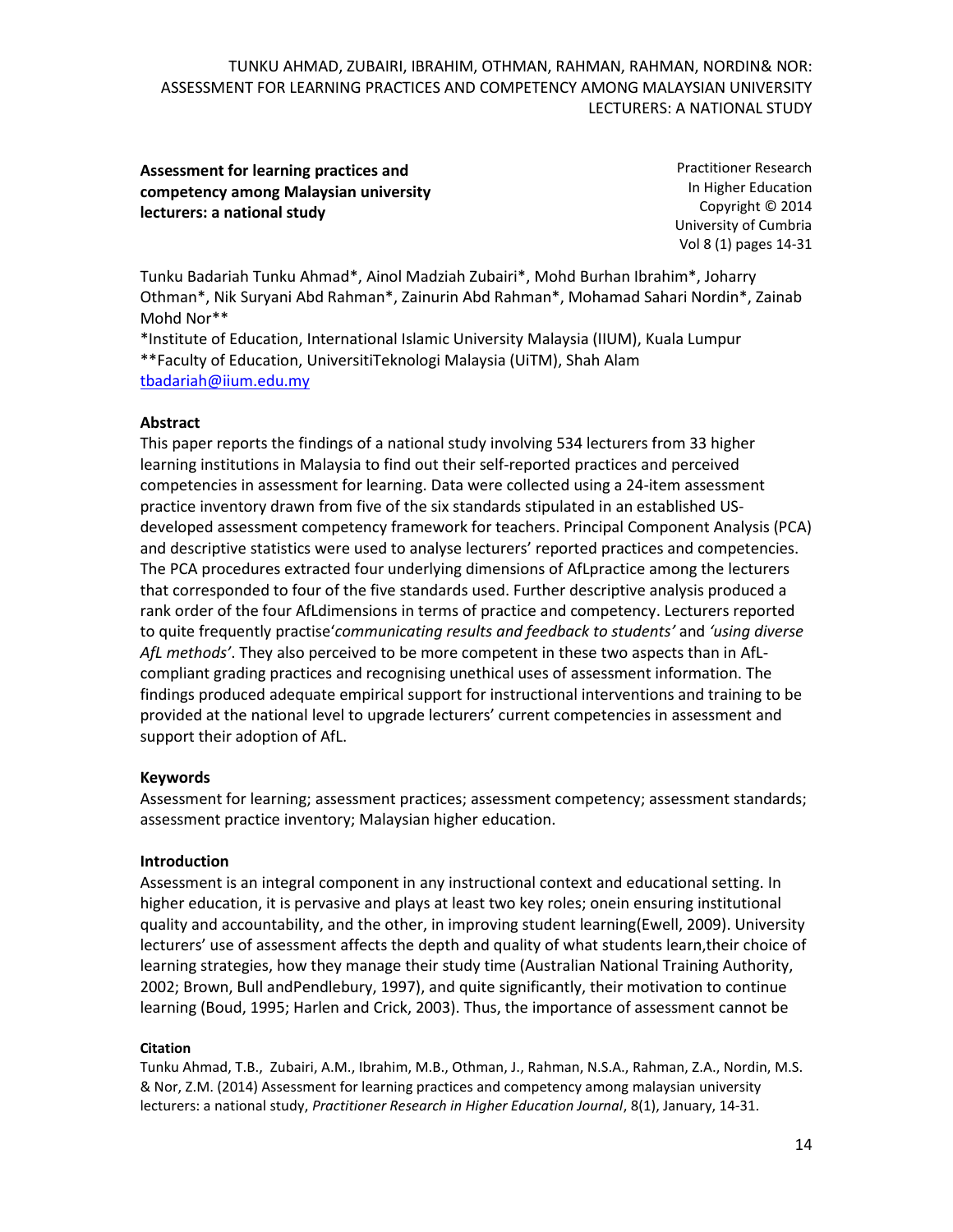overstated. In fact, according to Anderson (2004) and Hannafin *et al.* (2003), no factorinfluences a learning environment as much as assessment.

Assessment has been defined variously by different scholars and authorities, for example as 'any processes that appraise an individual's knowledge, understanding, abilities or skills' (The Quality Assurance Agency for Higher Education, 2011:3),'vehicles for gathering information about students' achievement or behavior' (Marzano, 2000:86), and 'an ongoing process aimed at understanding and improving student learning' (Angelo, 1995:7).The first two definitions constitute what theorists say are assessment *of* learning (AOL), which in essence is a certification of what and how much students have acquired over the course of learning. The third definition containsan element of assessment *for* learning (AfL) where the central purpose of assessment, which is to stimulate greater student progress and achievement, is included.Stiggins (2002) makes a distinction between these two assessment types and remarksthat both are essential and have a place in education. However,in order tomaximize student achievement, hesuggests paying far greater attention to AfL.

Black and Wiliam (1998) define AfL as a formative assessment system in which continuous and informative feedback is used to modify teaching to meet students' learning needs and galvanize them to learn more. Stiggins (2002) agrees with this notion and refers to AfL as the use of classroom assessment process and the continuous flow ofinformation aboutstudent achievement to further advance their learning. Another key theorist, Klenowski (2009:264), offers the following definition:

Assessment for Learning is part of everyday practice bystudents, teachers and peers that seeks, reflects upon and responds to information from dialogue, demonstration andobservation in ways that enhance ongoing learning.

In agreement with Klenowski (2009), Black*et al*. (2004:10) summarize AfL as:

Any assessment for which the first priority in its design and practice is to serve the purpose of promoting students' learning. An assessment activity can help learning if it provides information that teachers and their students can use as feedback in assessing themselves and one another and in modifying the teaching and learning activities in which they are engaged. Such assessment becomes'formative assessment' when the evidence is actually used to adapt the teaching work to meet learning needs.

Central to AfL are the ideas of formative assessment, giving feedback to students in ways that enable them to improve, and providing feedforward to help them plan their next learning steps. It is quite clear that the fundamental purpose of AfL is not to merely check on students, but rather to help them learn more and acquire greater potential. Therefore, AfL is a catalyst for reform in instructional practices as it develops students' self-regulated and autonomous learning ability (Sahari, 1999). These two are critical skills for lifelong learning in the 21st century's knowledge based economy (Song andKoh, 2010). AfL also bridges between theory and practice (Riley andStern, 1998), and creates 'a shared academic culture dedicated to assuring and improving the quality of higher education' (Ellyn, 2000:2).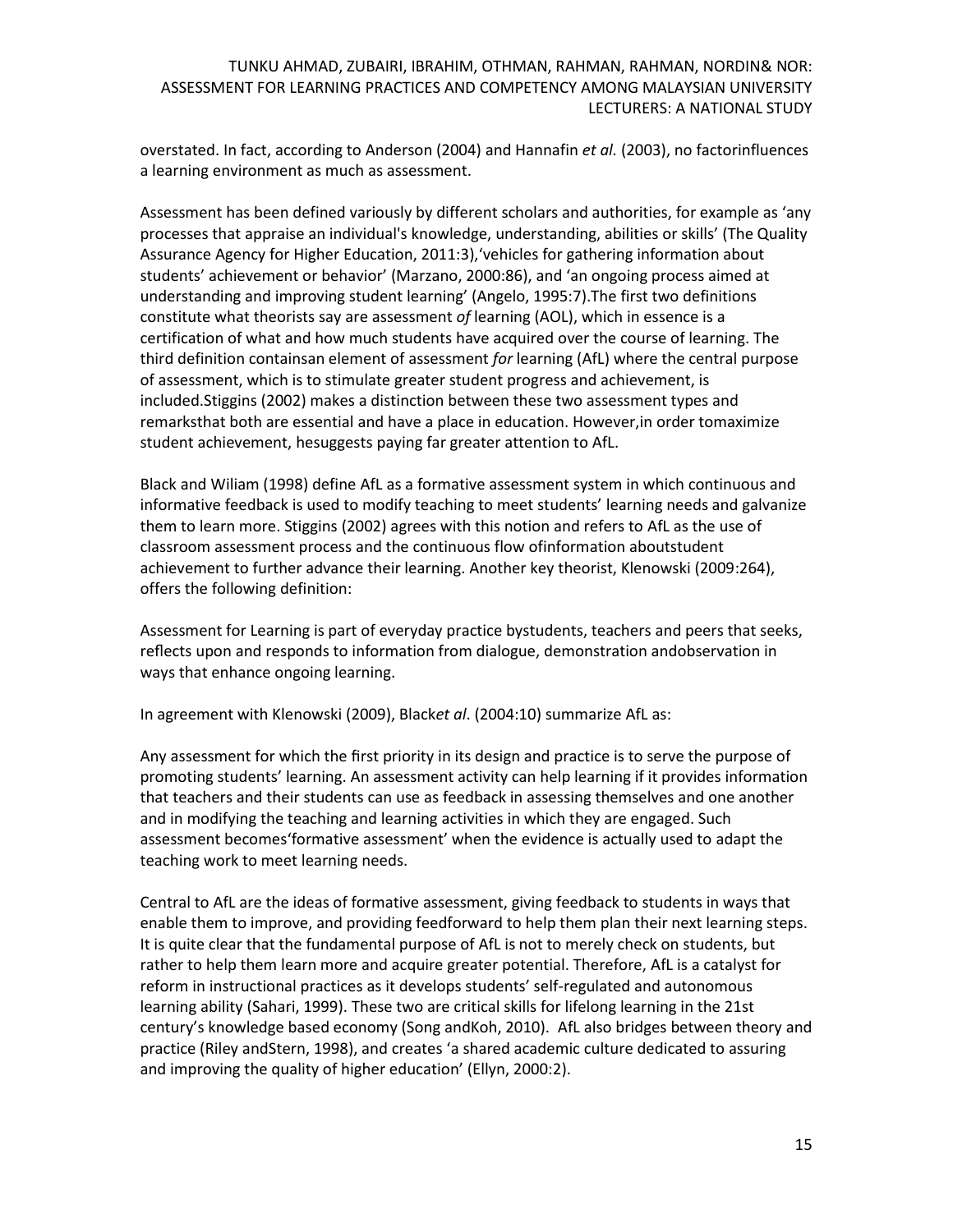#### **Assessment in Malaysian Higher Education: The National Context**

In Malaysia, calls for the accountability of higher education in promoting student learning are a national agenda that is slowly gaining momentum. In this regard,Malaysian universities are required to give paramount importance to two key components in the structure of academic programmes. They are: (i) clear and measurable programme learning outcomes, and (ii) quality assessment that is well-aligned with the intended outcomes. The relationship between these two components is an intricate one where the provision of clear and measurable learning outcomes is expected to guide the use and practice of assessment among university lecturers. The requirement to incorporate measureable outcomes and well-aligned quality assessment into higher education academic programmesis mandated by two sources: (i) the Malaysian Ministry of Higher Education through its Quality Assurance Division, and (ii) the National Higher Education Strategic Plan (2007-2020). Since its articulation, the mandate has stimulated some public universities to formulate a policy to guide their teaching staff's assessment practices, andto embark on a series of intensive student assessment training for the staff.

However, it has not had the same effect on many other public and private universities in the country. To date, there are still many that do not have a clear policy on assessment or provide necessary training for lecturers, hence leaving them clueless as to the'*what'*and the *'how'* of student assessment. Some insight into this situation was given in Zubairi, Sarudin and Nordin (2008),who reported that Malaysian university lecturers' use of assessment tends to be restricted to paper-and-pencil tests with quizzes and traditional formats (such as multiplechoice, true-false and essay questions) being the most widely and frequently utilised methods. The use of alternative and authentic assessments (e.g. observations, demonstrations, portfolios, etc.) was found to be uncommon among the lecturers. The study was conducted at a singlepublic university involving a sample of 135 lecturers, and the results are hardly generalisable to other higher education institutions in Malaysia. However, the adherence to traditional formats reported in the study is known to be a long standing practice, and provides some indication as to what Malaysian university lecturers commonly understand to be student assessment. It alsosuggests that their assessment knowledge and practice have not improved much over the years. Ong (n.d.) noted that the adherence to paper-and-pencil tests is also prevalent among Malaysian school teachers, a practice they most likely adopted from years of schooling and being trained in an education system that is deeply entrenched in traditionalist pedagogical and assessment methods.

A recent 2012-2013 initiative by the Malaysian Higher Education Leadership Academy(locally known by its Malay acronym, AKEPT), a division within the Ministry of Higher Education, attempts to address the lack of assessment knowledge and competency among university lecturers. Faculty's predominant, almost sole reliance on traditional assessment methods and assessment of learning practices was well-noted and factored in. Hence in collaboration with a UK-based expert, the academy embarked on a project to develop a set of modules in learning assessment, which it completed and successfully produced in early 2013. The modules were then used in subsequent training and workshops on student learning assessment for university representatives with the expectation that the expertise gained will be cascaded to other lecturers of the same university.

AKEPT's modules start off with the notion of assessment for learning (AfL) and multiple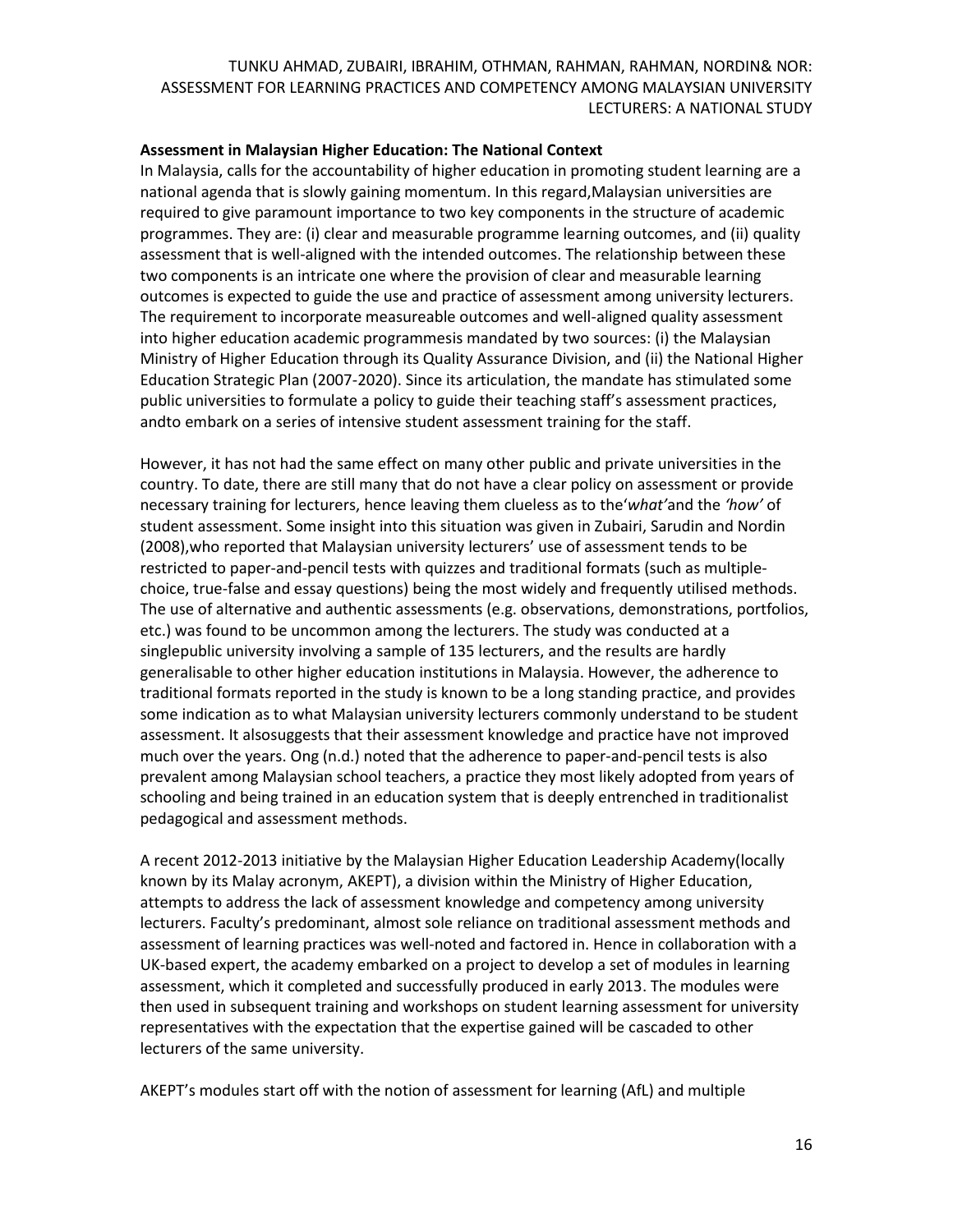strategies to implement it. This approach was adopted in response to the call for the use of assessment to promote greater student learning expressed in the National Higher Education Strategic Plan (2007-2020), and the increasing importance being attached to AfL at the international level. In the first set of modules, much attention is devoted to AfL elements such as formative assessment, giving quality feedback, and feedforward. Later modules explain different alternative assessment methods, as well as the procedures of developing valid and reliable traditional test formats with specific hands-on training on how to establish a test's validity and reliability. In sum, AKEPT's modules constitute a national attempt to educate Malaysian university lecturers on student learning assessment with the aim of striking a balance between AOL and AfL practices. Currently, efforts at AKEPT and individual university levels are ongoing to ensure that lecturers are properly trained in both.

# **Purpose and rationale of the study**

In this article, we report a national study commissioned by AKEPT and the Malaysian Ministry of Higher Education to explore university lecturers' assessment practices and competencies *prior* to the development of the learning assessment modules. The study had set the stage for AKEPT's module development and assessment training efforts. The ultimate goal of the study was to establish whether lecturers' reported practices in assessment showed evidence of AfL,and if they would need training in its use. The study'sspecific objectives were:

- 1. To establish whetheruniversity lecturers' self-reported assessment practices constituted meaningful and interpretable dimensions of AfL;
- 2. To determine therelative frequency of AfL practices among the lecturers; and
- 3. To determine their perceived competenciesin relevant aspects of AfL.

Research on Malaysian university lecturers' assessment practices is scarce. Prior to this study, there has been none that examined their assessment practiceson a nationwide scale, particularly those related to AfL. The few works done thus far have explored lecturers' assessment practices within a single setting with a relatively small number of respondents (e.g. Zubairi, Sarudin and Nordin, 2008; Chan and Sidhu, 2013). This study was in part an attempt to address this gap in the literature.

# **Conceptual framework**

The study was guided by the assessment competency framework developed by the American Federation of Teachers, the National Education Association and the National Council for Measurement in Education (1990). The framework consists of the following six standards for building teachers' competence in assessing student learning:

- 1. Choosing and developing assessment methods appropriate for instructional decisions;
- 2. Administering, scoring and interpreting the results of both externally-produced and teacher-produced assessment methods;
- 3. Using assessment results when making decisions about individual students, planning teaching, developing curriculum, and school improvement;
- 4. Developing valid grading procedures which use student assessments;
- 5. Communicating assessment results to students, parents, other lay audiences, and other educators; and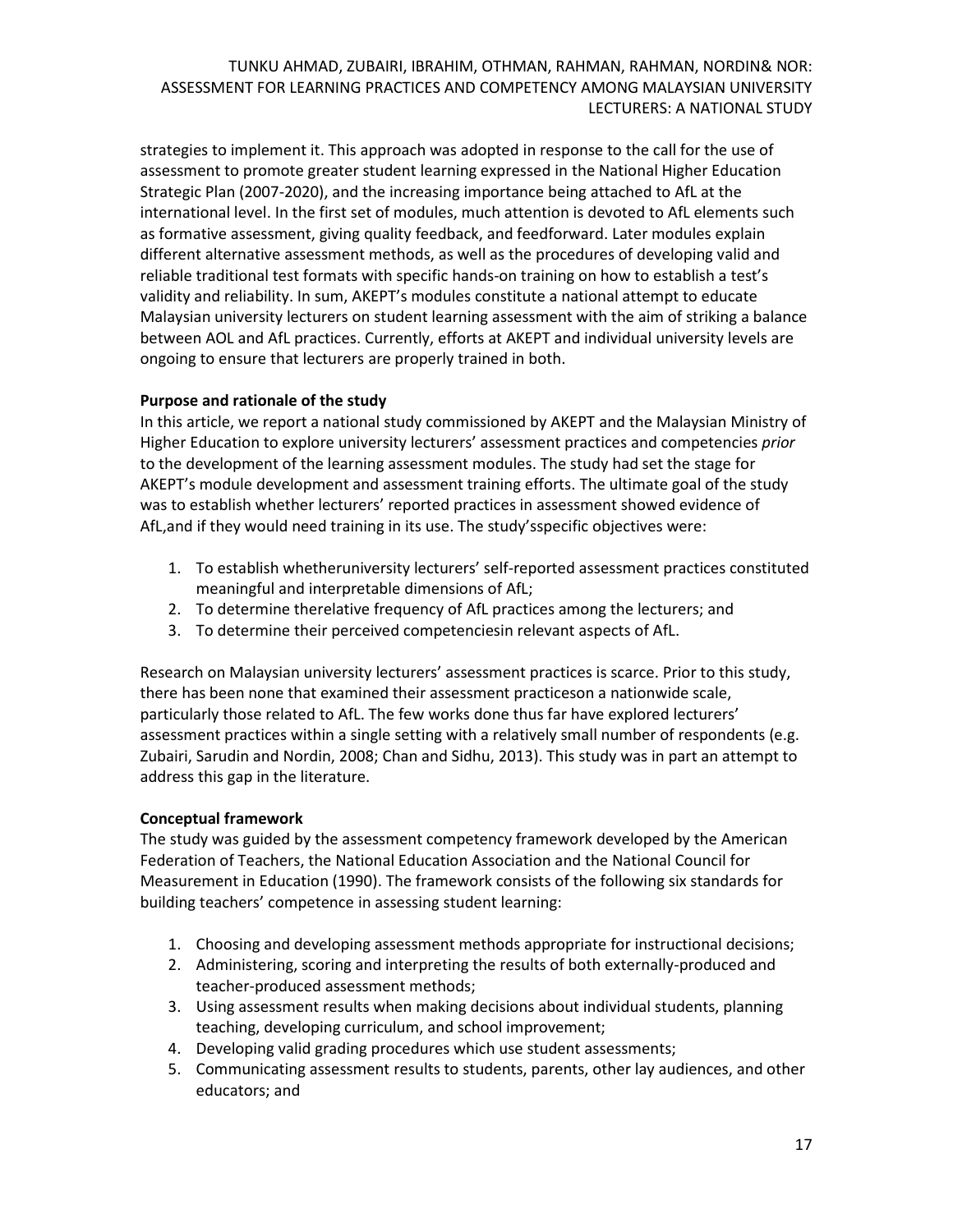6. Recognizing unethical, illegal, and otherwise inappropriate assessment methods and uses of assessment information.

The six standards can be used as a competency framework upon which quality assessment practices can be identified, implemented and accredited, as well as a guide to research on assessment.The study used five of the six standards as its conceptual foundation. The second competency *(i.e., administering, scoring and interpreting the results of both externally-produced and teacher-produced assessment methods)* was excluded as it was not relevant to the Malaysian higher education context. The use of the standards as a conceptual framework enabled the study to establish the multidimensionality of university lecturers' assessment practices, an area that is scarcely researched.

#### **Literature Review**

Barlow*et al*. (n.d.) reported thatuniversity lecturers were appreciative of the impact of AfL, finding it capable of changinginstructional practices in positive ways. They found AfL effective in transforming the teaching and learning culture from one that was teacher-centered to that of a continuous student-teacher dialogue that drove instruction and planning.AfL also stimulated instructional behaviors that were more responsive to students'learning needs, and empowered them through ownership of learning.Similarly, Chan and Sidhu (2013) showed that both students and lecturers believed in the potential of formative assessment and feedback to transform the didactic learning in Malaysian universities.Studentswere in favour of formative assessment which they felt could lead to 'transformative learning due to thefrequent and ongoing constructive feedback they obtained from their lecturers'(Chan and Sidhu, 2013:6). Some highlighted that formative assessment activities encouraged critical reflection andallowed them to work at their own pace and ability, while others claimed that the activities helped them to make connections between theory and practice. The empirical support for these findings is documented in Black and Wiliam's (1998) review on teachers' use of AfL, in which the authorsconcluded that across educational levels and students' age groups, AfLhad the biggest substantial impacton learning compared to other educational interventions with effect sizes ranging between ES = .40 and ES = .70.

Hake (2006) suggests it is high time that university lecturers' in Malaysia shift the higher education paradigm from teaching to learning. Thus, lecturers' adoption of AfL is a relevant agenda in the Malaysian higher education context. The first step in promoting a shift towards AfL among lecturers is to first understand how they view and practise assessment.However, much of the research on AfL has been done in the school context. Peterson and Einarson (2001: 629-630) pointed out that research into student assessment in higher education is still at its infancy, as there has been little 'empirical evidence concerning how institutions have conducted student assessment and to what effect'. In the Malaysian higher education context, research into assessment of student learning is scarce.

What we know about teaching staff's assessment competencies and practices is primarily drawn from research involving school teachers; and the limited literature in this area informs us that they are poorly prepared to practiseAfL adequately(Dorn, 2010; Freeman and Lewis, 1998; Kibreab, 2011;Lewin, 2004; Mukki, 2012; Palomba andBanta, 1999; Sahari, 1999; Song and Koh, 2010; Townsend, 2007). According to Dorn (2010:328), 'although formative assessment is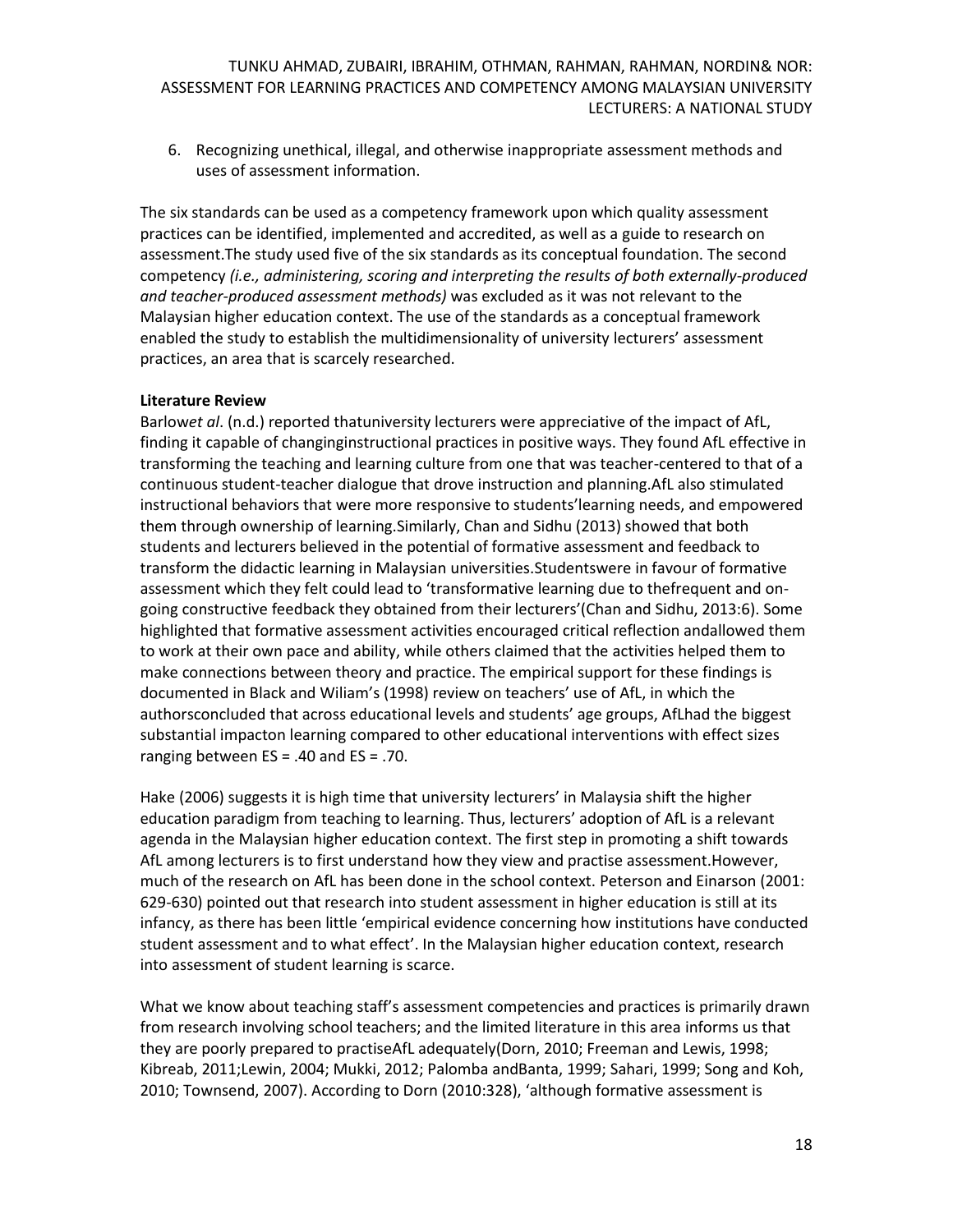appealing in theory, its practice as well as its definition is inconsistent'. This suggests that teachers and lecturers may lack an understanding of what AfL is due to inconsistencies that surround the issue. Mukki (2012) found that university lecturers' difficulty in practisingAfL was reliably associated with insufficient training and exposure. More surprisingly, evidence from different countries revealed that even teacher educators themselves neither practised nor provided training in AfL adequately for them to act as promoters and role models of AfL (Lewin, 2004; Morris, 1996; Townsend, 2007; Zubairi, Sarudin and Nordin, 2008).

Studies that specifically examined teaching staff's competence in student assessment highlight that they do require training in AfL (Frazeir, 2007; Mukki, 2012; Zhang, 1995; Zhang and Burry-Stock, 1997; Zhang andBurry-Stock, 2003; Schaff, 2006). However, the results are mixed and point to different AfLaspects or competencies that they would require training in. For example, Zhang and Burry-Stock (1997) found Competency 3 – *'using assessment results when making decisions'*– to be the most difficult for teaching staff to practise, and Competency 5 – *'communicating assessment results'* – the least difficult. Contrary to Zhang and Burry-Stock (1997), Schaff (2006) discovered that *'using assessment results when making decisions'*was the least difficult. Instead, the staff surveyed reported that they had the most difficulty *in 'developing valid grading procedures'*(Competency 4). In another study, the results indicated that *'developing assessment methods'*(Competency 1) was a difficult experience (Frazeir, 2007).

Several reasons may be used to explain the mixed findings. A plausible one is a lack of clarity regarding what the indicators of each standard mean, and this makes them open to wide and conflicting interpretation. It is also very likely that teachers and lecturers do not share a common understanding of the meaning and requirements of AfL (Dorn, 2010; Dunn and Mulvenon, 2009). Hence, they could have drawn the meaning of the indicatorsbased onwhatever they know about assessment, rather than on deep-seated knowledge of it. Therefore consistent findings regarding AfL practices, particularly among higher education lecturers, could not be replicated across studies.

### **Methodology**

### *Sample*

The sample consisted of 534 lecturers from 33 public and private higher learning institutions in Malaysia. The male and female representation in the sample was adequate, with male lecturers making up about 52.7% of the composition. Close to half(48.8%) were professors, associate professors and senior lecturers; the rest were assistant lecturers, tutors and other categories of teaching staff. A majority (51.7%) were teaching in the areas of applied sciences and technology. The duration of teaching experience among the respondents ranged between one and 44 years with a mean experience of 10 years. Table 1.summarizes the sample's characteristics.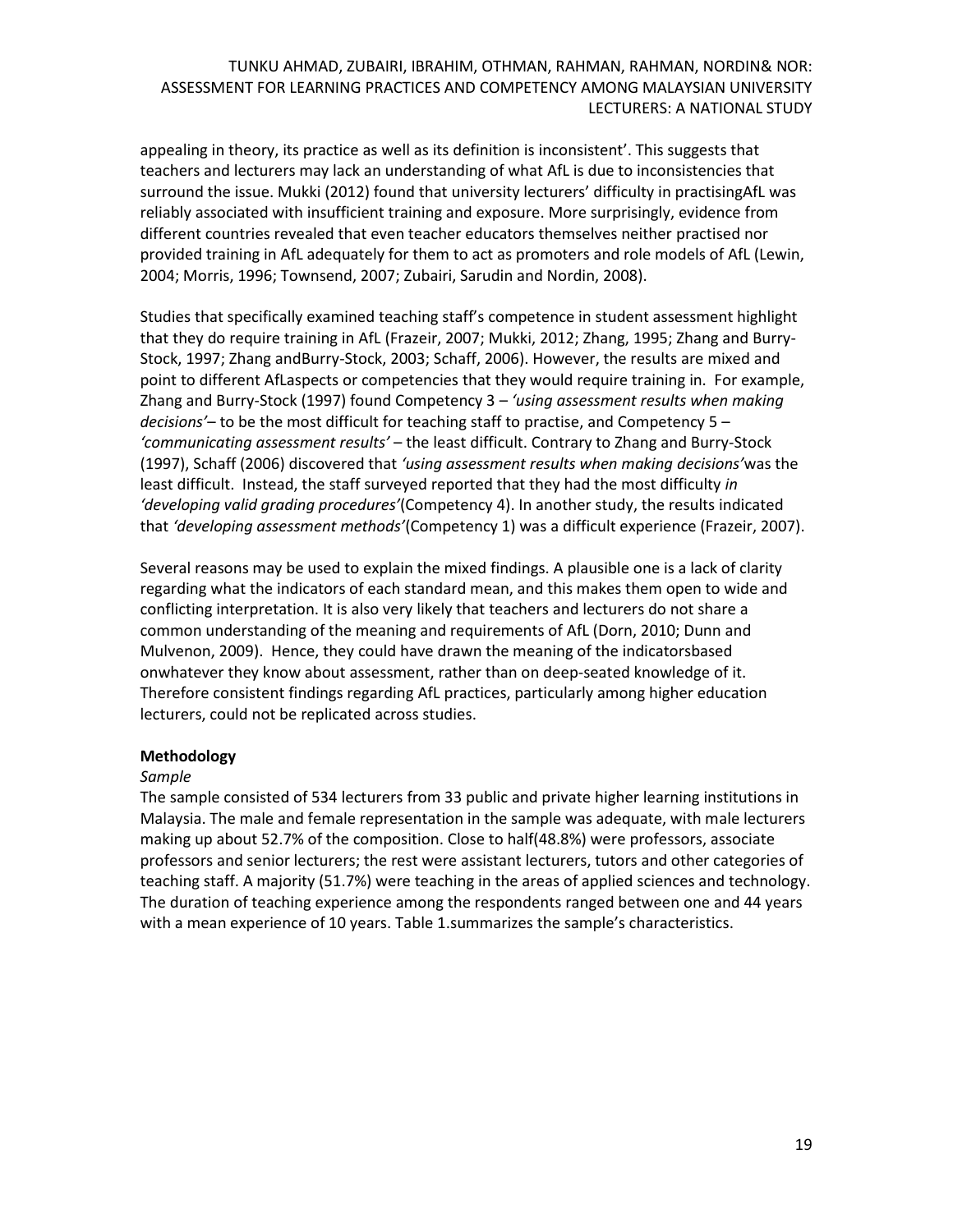| Sample Characteristics              | %    | Frequency |  |  |
|-------------------------------------|------|-----------|--|--|
| Gender                              |      |           |  |  |
| Male                                | 52.7 | 281       |  |  |
| Female                              | 47.3 | 253       |  |  |
| Position                            |      |           |  |  |
| Professor                           | 4.7  | 25        |  |  |
| Associate Professor                 | 13.3 | 71        |  |  |
| Senior Lecturer                     | 30.9 | 165       |  |  |
| Lecturer & Other Academic Positions | 51.2 | 273       |  |  |
| <b>Highest Qualification</b>        |      |           |  |  |
| <b>Doctoral Degree</b>              | 45.6 | 243       |  |  |
| Master's Degree                     | 45.6 | 243       |  |  |
| Bachelor's Degree                   | 8.8  | 48        |  |  |
| Discipline of Study                 |      |           |  |  |
| <b>Pure Sciences</b>                | 4.6  | 25        |  |  |
| Applied Sciences& Technology        | 51.7 | 276       |  |  |
| <b>Medical Sciences</b>             | 7.6  | 40        |  |  |
| Social Science & Humanities         | 36.1 | 193       |  |  |
| <b>Institution Type</b>             |      |           |  |  |
| Public                              | 43.0 | 230       |  |  |
| Private                             | 57.0 | 304       |  |  |

**Table 1**.Percentage and FrequencyDistribution of Sample Characteristics (N=534).

### *Instrument*

A 24-item assessment practice inventory was used to measure the two constructs of interest, namely (i) lecturers' self-reported practices in AfL (which would enable the analysis to extract meaningful and interpretable dimensions of AfL practices from the data, as well as frequency of practice), and (ii) their perceived competency in the given AfL aspect. The inventory measured practices on a 10-point Likert scale ranging from 1 (Never) to 10 (Always), and competency also on a 10-point scale of 1 (Not At All Competent) to 10 (Highly Competent). The items were drawn from Mukki's (2012) Assessment Practices Inventory for Teacher Education (APITE), which he revised from the original Assessment Practices Inventory (API) developed by Zhang (1995), and Zhang and Burry-Stock (2003). The 24 items represented five of the six standards stipulated in the assessment competency framework developed by the American Federation ofTeachers, the National Education Association and the National Council for Measurement in Education (1990). The study made use of expert-judgment to content-validate the importance and relevance of the items prior to data collection.

### *Access*

Access to the respondents was obtained through a letter sent by AKEPT to the Vice President (Academic Affairs) of each of the 33 higher education institutions in Malaysia. AKEPT's letter explained the nature and purpose of the study, and related its importance to the achievement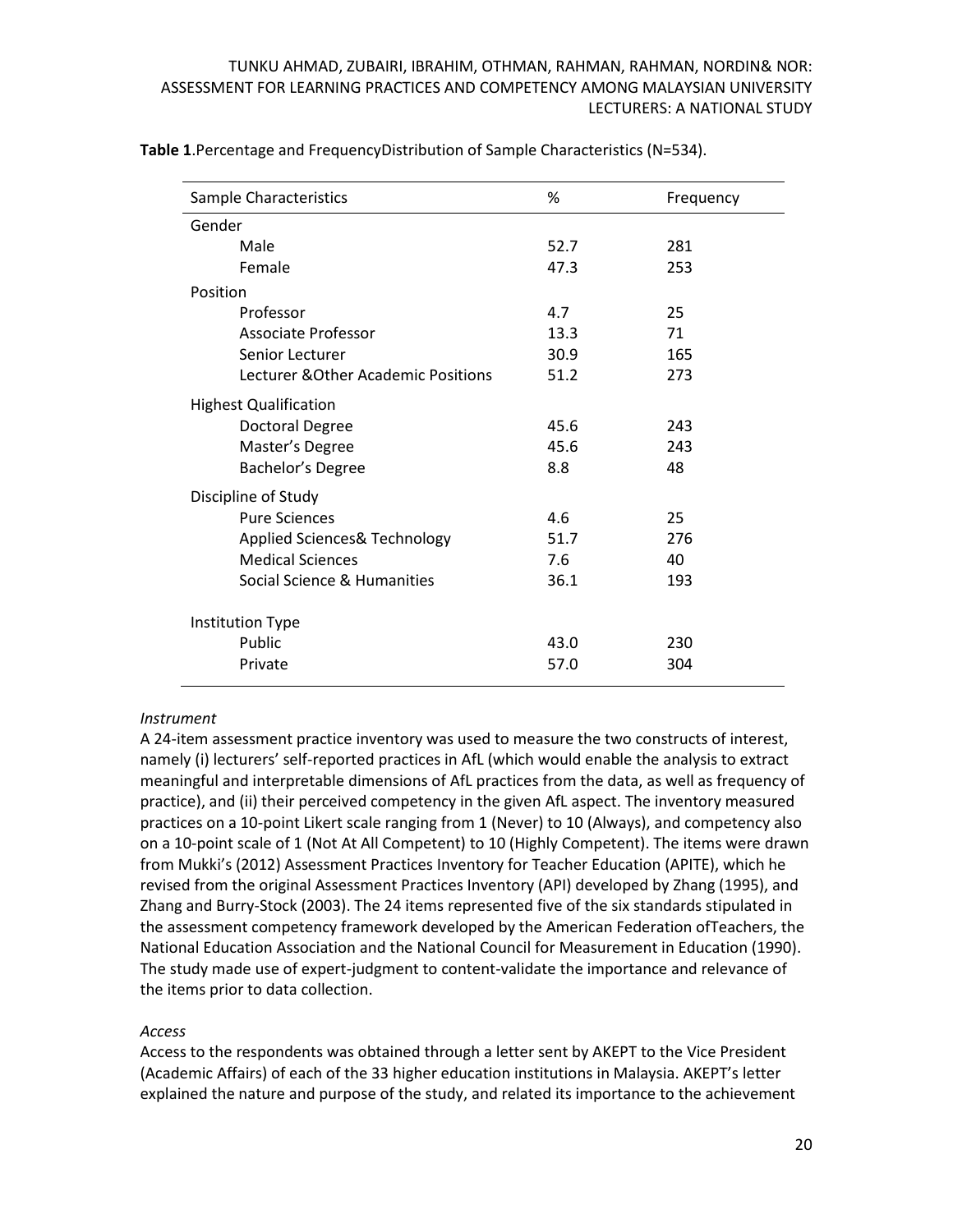of quality assessment in the country's higher learning institutions. The Vice President's office then wrote to all deans and faculties to urge lecturers to participate in the survey. The directive to participate was, therefore, top-down.

#### **Results**

# *Dimensions of AfL Extracted from Malaysian University Lecturers' Self-Reported Assessment Practices*

To address the first research objective, the data were subjected to the procedures of Principal Component Analysis (PCA). The purpose of this analysis was to extract underlying dimensions of assessment practice from the data, and ascertain whether these dimensions constituted meaningful and interpretable practicesof AfL. Hence the PCA procedures would allow the study to determine lecturers' adherence to the five stipulated assessment standards.

First the data were checked for sampling adequacy. In PCA, this is indicated by the Kaiser-Meyer-Olkin (KMO) measure where a value of .60 is the suggested minimum to show an adequate sample size. According to Kaiser (1974), any value exceeding 0.8 isconsidered meritorious in terms of sampling adequacy. For this study, the KMO measure was .86 which indicates that the sample size requirement was well met. The degree of intercorrelation among the items also justified the use of PCA. Bartlett Sphericity Test was statistically significant,  $\chi^2$  $(105)$  = 4310, p < .001. These indices showed that the sample size and data were fit for the application of PCA procedures.

The PCA analysis revealed that out of the inventory's 24 items, 14 were found to represent meaningful and interpretable dimensions of AfL. The remaining 10 failed to load into any dimension, suggesting that the items did not represent meaningful assessment practices among the respondents. Table2.shows the correlation matrix and communality for the 14 items. The correlation values in the matrix indicate how closely related each item or practice is to one another.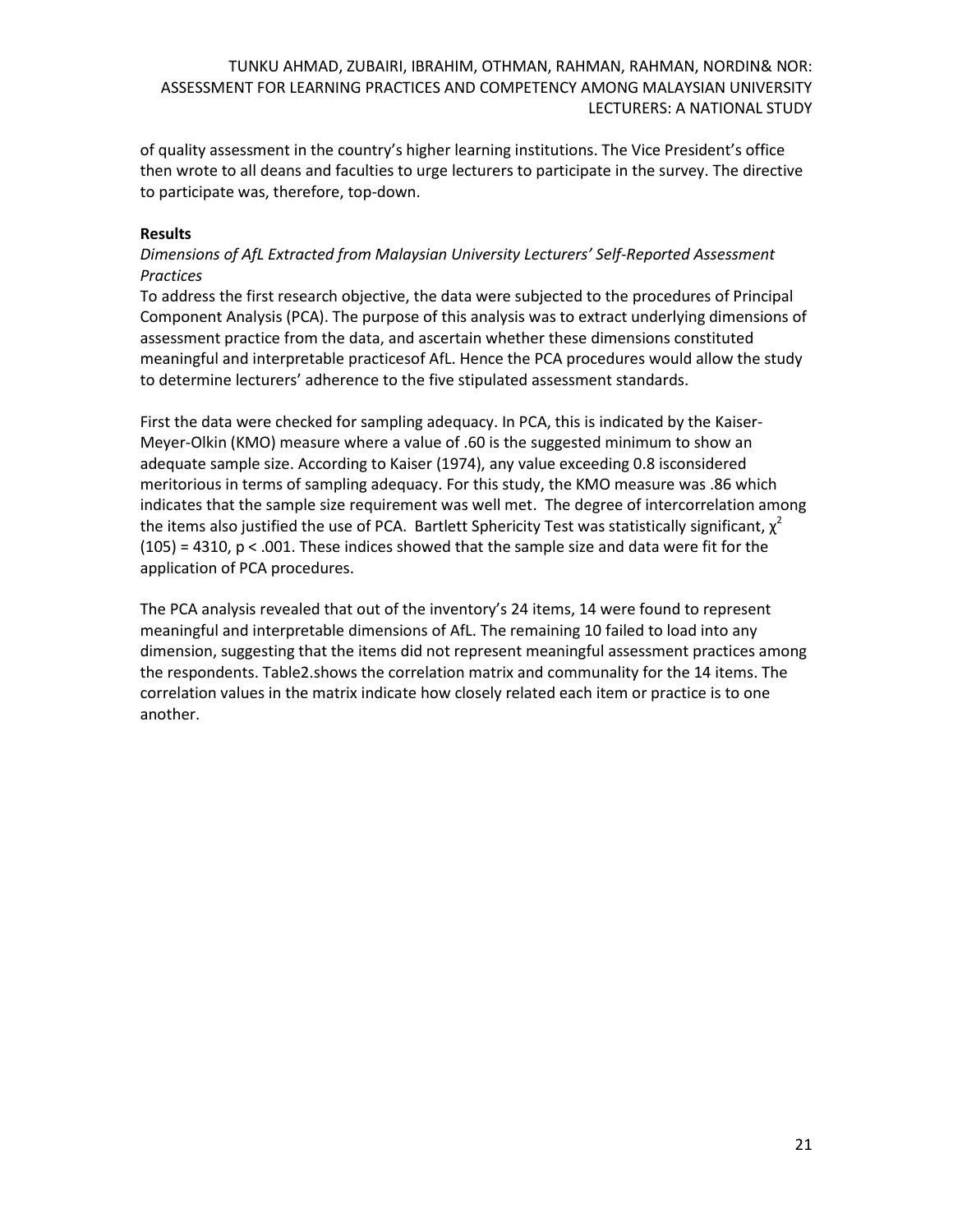|                  |      | S1a S1b S1c S1d S1e S4a S4c S4d S3b S3c S3d S2a S2b S2c          |     |     |     |     |     |     |     |     |     |     |      |     |
|------------------|------|------------------------------------------------------------------|-----|-----|-----|-----|-----|-----|-----|-----|-----|-----|------|-----|
| S1b              | .567 |                                                                  |     |     |     |     |     |     |     |     |     |     |      |     |
| S1c              |      | .494.554                                                         |     |     |     |     |     |     |     |     |     |     |      |     |
| S <sub>1</sub> d |      | .427 .404 .667                                                   |     |     |     |     |     |     |     |     |     |     |      |     |
| S1e              |      | .409 .506 .588 .579                                              |     |     |     |     |     |     |     |     |     |     |      |     |
| S4a              |      | .328 .416 .473 .433 .398                                         |     |     |     |     |     |     |     |     |     |     |      |     |
| S4b              |      | .414 .391 .452 .432 .395 .781                                    |     |     |     |     |     |     |     |     |     |     |      |     |
| S4d              |      | 705. 762. 422. 478. 496. 410. 343.                               |     |     |     |     |     |     |     |     |     |     |      |     |
| S3 <sub>b</sub>  |      | 334. 388. 269. 276. 287. 364. 399. 375.                          |     |     |     |     |     |     |     |     |     |     |      |     |
| S <sub>3</sub> c |      | .495. 254. 280. 239. 238. 270. 336. 275. 272.                    |     |     |     |     |     |     |     |     |     |     |      |     |
| S <sub>3</sub> d |      | 537. 620. 185. 272. 168. 240. 240. 260. 292. 283.                |     |     |     |     |     |     |     |     |     |     |      |     |
| S2a              |      | .232 .356 .318 .258 .258 .272 .295 .284 .281 .303 .303 .         |     |     |     |     |     |     |     |     |     |     |      |     |
| S <sub>2</sub> b |      | 426. 263. 237. 283. 202. 239. 191. 192. 193. 242. 251. 217.      |     |     |     |     |     |     |     |     |     |     |      |     |
| S <sub>2</sub> c |      | 407. 256. 265. 262. 216. 216. 216. 198. 198. 757. 223. 264. 206. |     |     |     |     |     |     |     |     |     |     | .920 |     |
| Com .58          |      | .60                                                              | .71 | .62 | .63 | .80 | .77 | .84 | .68 | .62 | .74 | .42 | .93  | .92 |

**Table 2.**Correlation Matrix and Communality.

To extract a factor solution, the analysis used the correlated-factor method of axis rotation. This method was chosen because the AfL dimensions to be extracted from the data were assumed to be theoretically correlated. Table 3 reports the rotated pattern matrices of the analysis.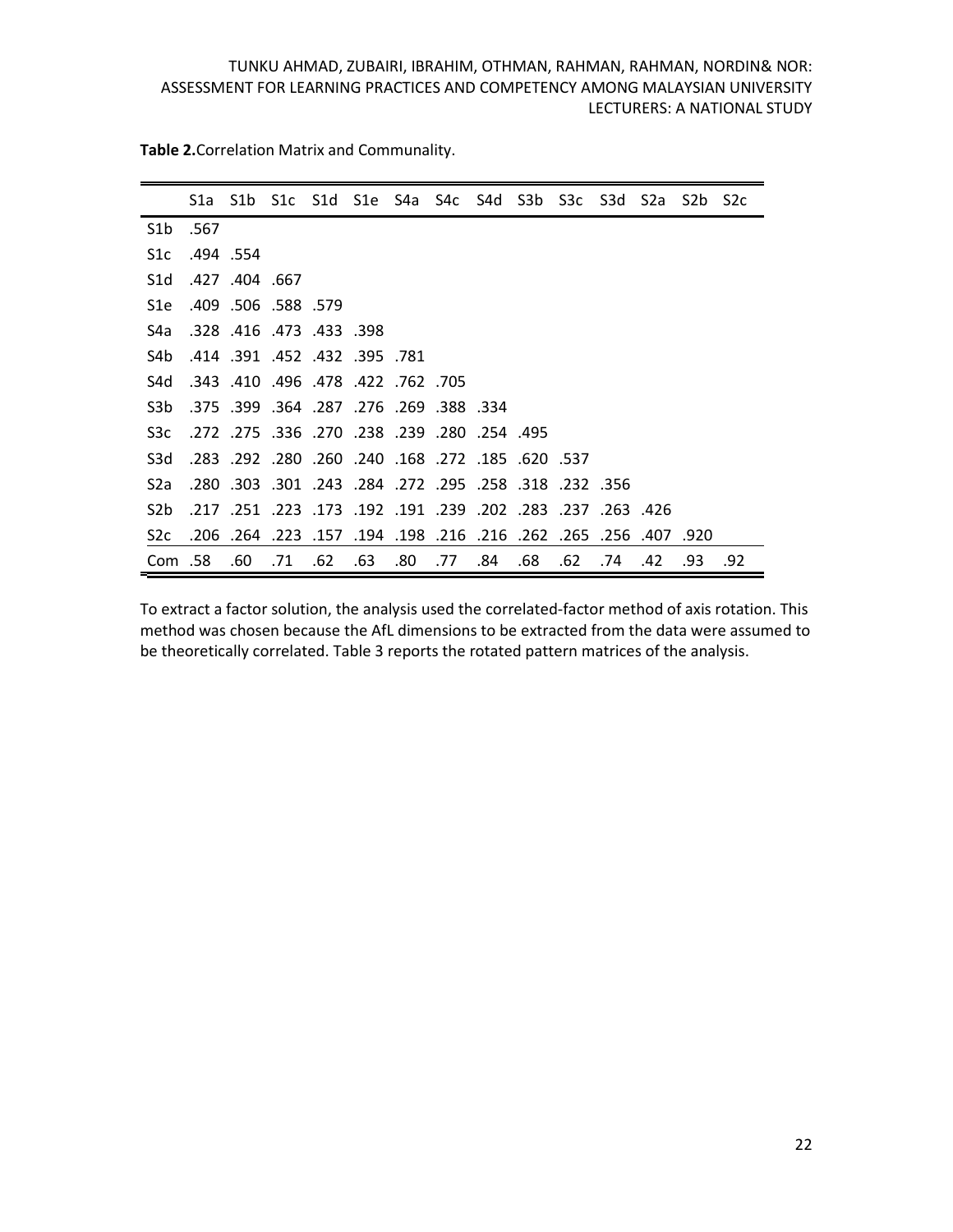| Table 3. Loadings for Four-Factor (Correlated-Factor) Solution |  |
|----------------------------------------------------------------|--|
|----------------------------------------------------------------|--|

| Practice                                                                               |                  | Dimension      |        |         |         |
|----------------------------------------------------------------------------------------|------------------|----------------|--------|---------|---------|
|                                                                                        | Code             | S <sub>1</sub> | S2     | S3      | S4      |
| Evaluating oral questions from students                                                | S1a              | .77            | .02    | .10     | $-.14$  |
| Assessing student learning through observations                                        | S <sub>1</sub> b | .75            | .08    | .06     | $-0.04$ |
| Assessing individual students' class participation                                     | S1c              | .79            | $-.01$ | .01     | .10     |
| Assessing group participation                                                          | S <sub>1</sub> d | .70            | $-.07$ | $-.03$  | .19     |
| Assessing individual students' hands-on activities                                     | S <sub>1e</sub>  | .81            | .00    | $-0.09$ | .04     |
| Incorporating language ability in the calculation of<br>grades                         | S4a              | .06            | .02    | $-.05$  | .87     |
| Incorporating effort in the calculation of grades                                      | S4c              | $-.06$         | .03    | .14     | .85     |
| Incorporating studentattentiveness in the calculation<br>of grades                     | S <sub>4</sub> d | .06            | .01    | $-.01$  | .88     |
| Providing oral feedback to students                                                    | S3b              | .05            | .00    | .79     | .09     |
| Providing written feedback to students                                                 | S3c              | $-.01$         | $-.02$ | .78     | .05     |
| Communicating assessment results to students                                           | S3d              | $-.01$         | .02    | .89     | $-.07$  |
| Communicating assessment results to other<br>educators                                 | S <sub>2</sub> a | .12            | .49    | .16     | .06     |
| Recognising unethical, illegal, or inappropriate<br>assessment methods                 | S <sub>2</sub> b | $-.03$         | .98    | -.04    | .00     |
| Recognising unethical, illegal, or inappropriate uses of S2c<br>assessment information |                  | $-.03$         | .98    | $-.05$  | .00     |
| Internal Consistency (Cronbach's Alpha)                                                |                  | .84            | .82    | .78     | .88     |

Note: S1 –Using diverse AfL methods;

S2 –Recognizing unethical, illegal, and otherwise inappropriate assessment methods and uses of assessment information;

- S3 –Communicating assessment results to students
- S4 –Grading practices

Four underlying dimensions of assessment practice compliant with AfL practices were extracted from the data. The reproduced correlation matrix seemed to best fit the intercorrelation among the 14 distinct assessment practices, accounting for 70% of the total variance. The first dimension explained 40% of the total variance; it extracted the largest eigenvalue (6.0), while the subsequent eigenvalues were 1.9, 1.4, and 1.1 respectively. The final solution was free from factorial complexity and item-specific factor. These results enhanced our comfort that we were dealing with non-chance loadings. What this means is that the same results may be replicable across different university settings.

The four-factor solution indicated that the first five items (i.e. *evaluating oral questions from students, assessing student learning through observations, assessing individual students' class participation, assessing group participation, and assessing individual students' hands-on activities)* loaded on the first dimension (S1). Collectively these items represent the use of diverse AfL methods. Their empirical clustering perfectly matches the logical and theoretical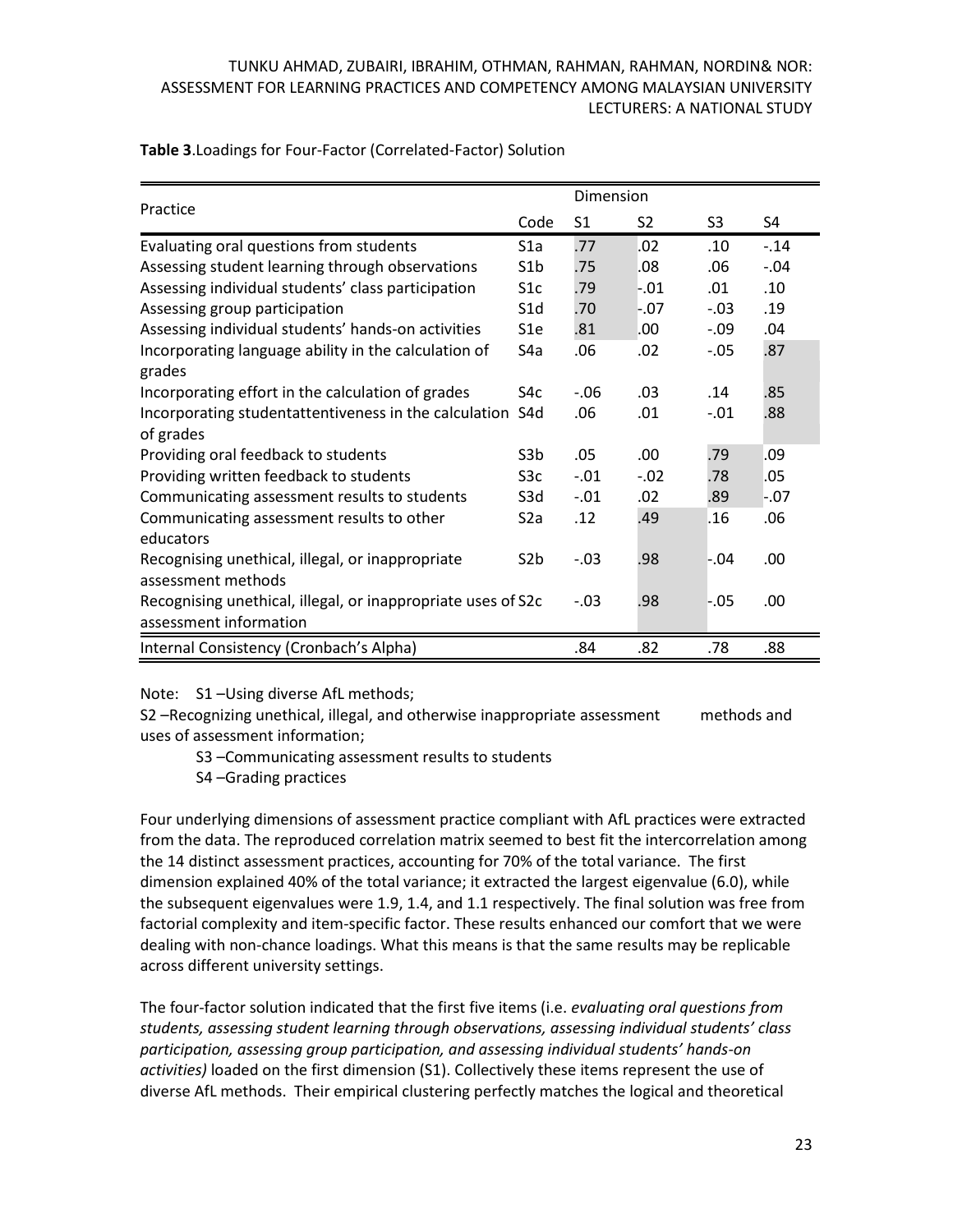grouping of the items. These items measure the degree to which a lecturer practises the different methods of AfL. High scores on this dimension imply that the lecturer practises assessment methods appropriate for instructional decisions, which indicates adherence to the first standard for teacher competence in assessment*.* 

The second rotated factor (S2) was represented by three items, namely *'communicating assessment results to other educators', 'recognising unethical, illegal, or inappropriate assessment methods',*and *'recognizing unethical, illegal, or inappropriate uses of assessment information'.*This factor indicates the degree to which a lecturer complies with the sixth competence standard, which is *recognizing assessment methods and uses of assessment information that are unethical, illegal, and otherwise inappropriate in nature*. Items on *'communicating results to students', 'providing oral feedback',*and *'providing written feedback'*were found to load substantially on the third factor (S3), which represents the standard for communicating assessment results and feedback.The final dimension (S4)extracted from the analysis alsocontained three items*(i.e. incorporating language ability, effort and student attentiveness in the calculation of grades)*with strong and significant loadings (all of which were above .80). The items collectively represent lecturers' grading practices.

The results provided evidence of credible lecturerpractices that adhered to four of the five standards of assessment competency used as the study's conceptual foundation. However, ten of the inventory's 24 items failed to load onany of the extracted dimensions. These theoretically important indicators of AfL, for example'*using assessment results for instructional decisions', 'aligning assessment with instruction', 'developing grading philosophy', 'using assessment results when evaluating class improvement',* and '*using portfolios to assess student progress'*cross loaded on more than one dimension of the assessment competency standards. This suggests that these items did not constitute common or meaningful practices among the lecturers.

### **Frequency ofAfLPractices among Malaysian University Lecturers**

The study examined the descriptive statisticsdrawn from the PCA results, which constituted the mean score and standard deviation of each of the AfL practices and its indicators. The resulting mean scores for these constructs and items enabled the study to rank-order and compare the relative frequency of AfLpractices among lecturers. Table 4summarises the distribution of mean scores according to the extracted constructs and their indicators.

The mean scores of individual items appeared to range between 5.85 *('incorporating language ability in the calculation of grades')* and 8.20 *('communicating assessment results to students').*  The value of 10 indicates that the given act is always practised, while the value of 1 indicates that it is never practised. Based on the individual mean scores, it can be concluded that Malaysian university lecturers quite frequently communicated assessment results to students (M=8.20), gave oral feedback (M=8.12), assessed group participation (M=7.64), and used observations to assess learning (M=7.57). They also quite frequently assessed students' class participation (M=7.43), hands-on activities (M=7.42), and oral questions (M=7.41).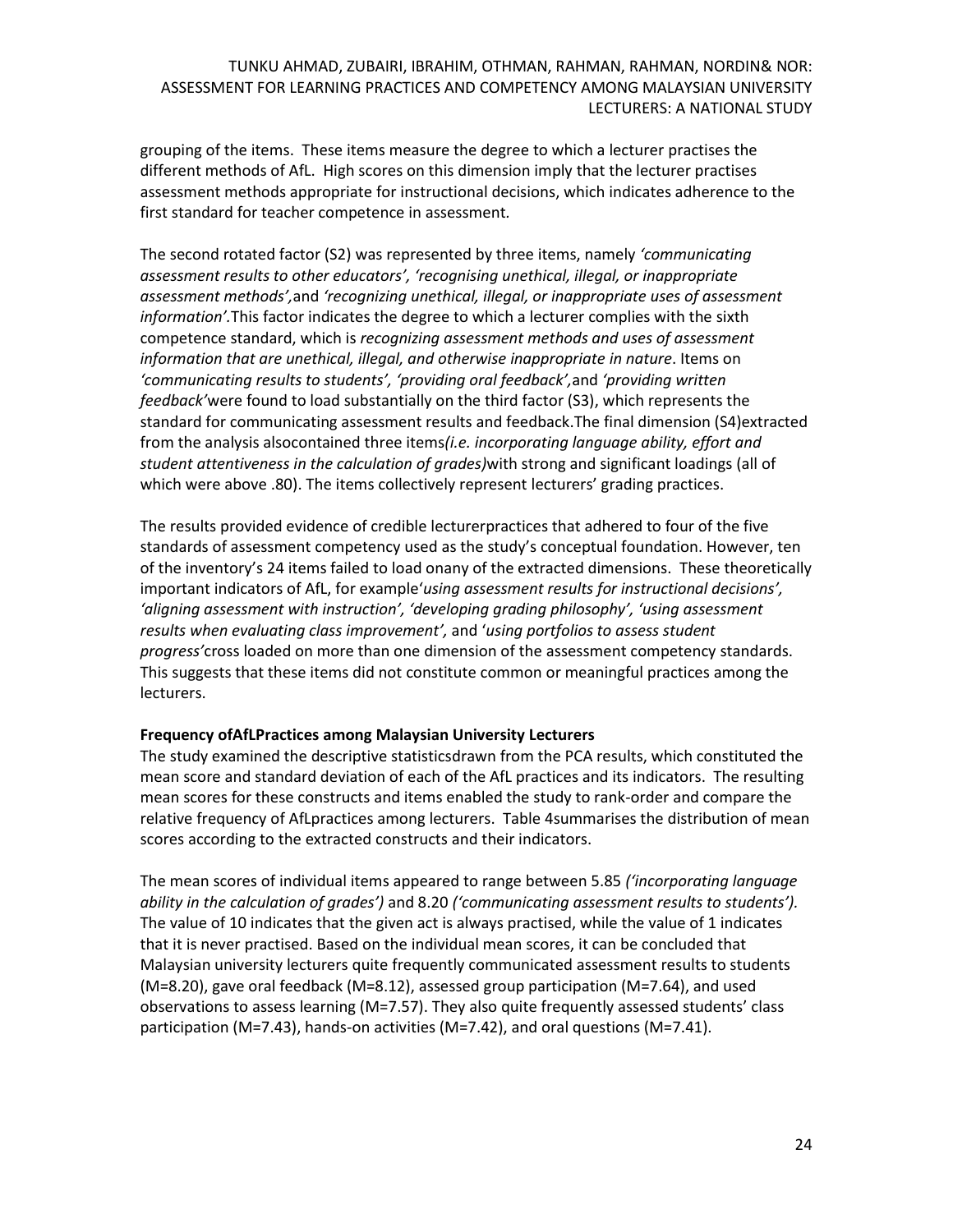|                                                                                        |      |      | Construct          |
|----------------------------------------------------------------------------------------|------|------|--------------------|
|                                                                                        | Mean |      | Std. DeviationMean |
| <b>CommunicatingResults and Feedback to Students</b>                                   |      |      | 7.88               |
| Communicating assessment results to students                                           | 8.20 | 1.65 |                    |
| Providing oral feedback to students                                                    | 8.12 | 1.67 |                    |
| Providing written feedback to students                                                 | 7.31 | 2.06 |                    |
| <b>Using Diverse AfLMethods</b>                                                        |      |      | 7.49               |
| Assessing group participation                                                          | 7.64 | 1.97 |                    |
| Assessing student learning through observation                                         | 7.57 | 1.93 |                    |
| Assessing individual student's class participation                                     | 7.43 | 2.00 |                    |
| Assessing individual student's hands-on activities                                     | 7.42 | 2.01 |                    |
| Evaluating oral questions from students                                                | 7.41 | 2.10 |                    |
| Recognising Unethical, Illegal, and Inappropriate Assessment                           |      |      | 6.84               |
| Communicating assessment results to other<br>educators                                 | 6.90 | 2.28 |                    |
| Recognizing unethical, illegal, or inappropriate<br>assessment methods                 | 6.87 | 2.68 |                    |
| Recognizing unethical, illegal, or inappropriate uses6.76<br>of assessment information |      | 2.68 |                    |
| <b>GradingPractices</b>                                                                |      |      | 6.15               |
| Incorporating effort in the calculation of grades                                      | 6.36 | 2.45 |                    |
| Incorporating studentattentiveness in the<br>calculation of grades                     | 6.24 | 2.52 |                    |
| Incorporating language ability in the calculation of 5.85<br>grades                    |      | 2.61 |                    |

**Table 4.** Mean Ranking of Assessment Practices (Maximum Score = 10 Indicating Always Being Practised).

Based on the construct mean scores, the AfL aspects most frequently practised were '*communicating results and feedback to students'* (M=7.88) and *'using diverse AfL methods'* (M=7.49). The other two AfL aspects were practised to a lesser extent by Malaysian lecturers.

### **Perceived Competency in AfL Practices Among Malaysian University Lecturers**

Table 5. presents Malaysian lecturers' competency level in AfL practices.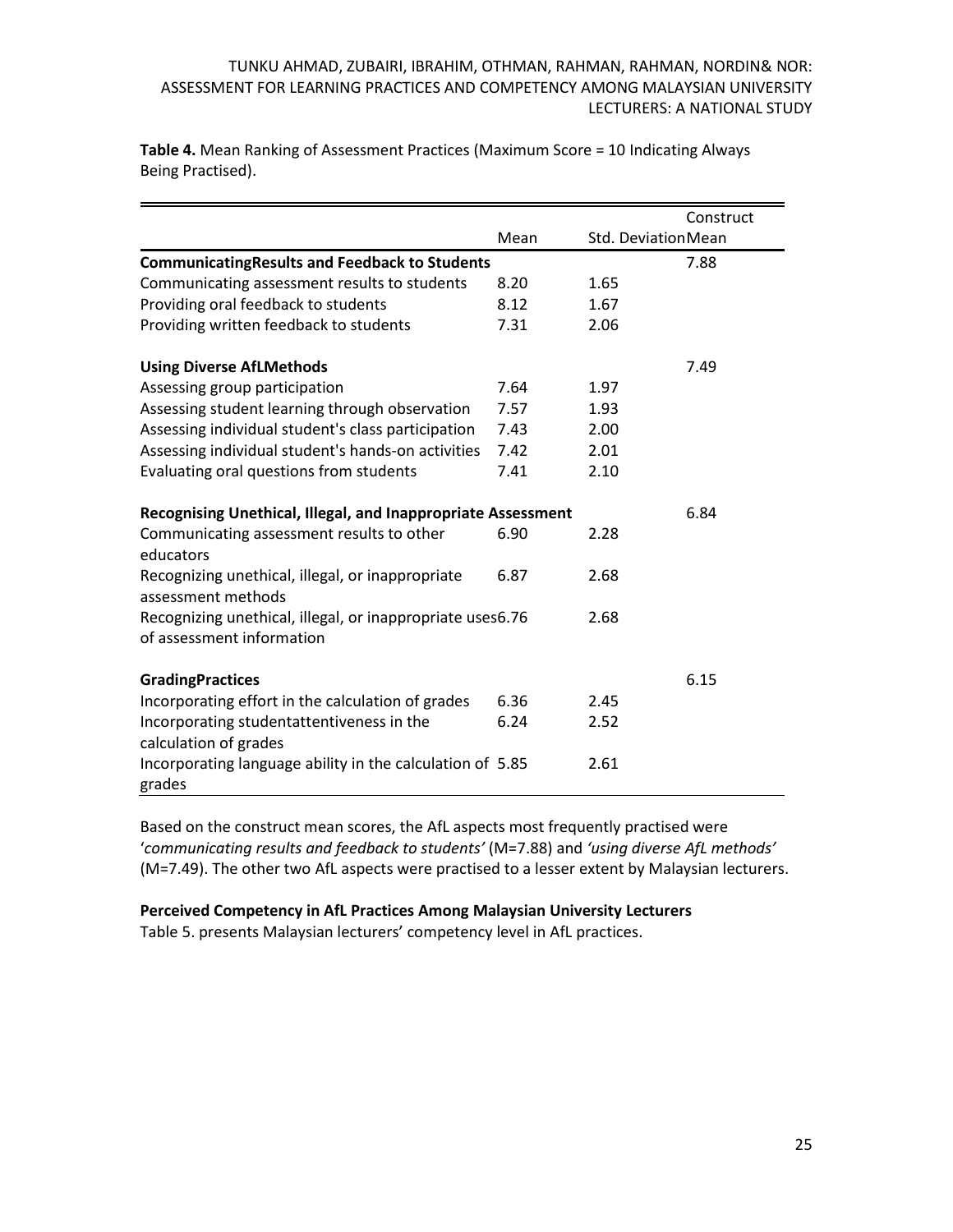|                                                                                       |      |                | Construct |
|---------------------------------------------------------------------------------------|------|----------------|-----------|
|                                                                                       | Mean | Std. Deviation | Mean      |
| <b>Communicating Results and Feedback to Students</b>                                 |      |                | 7.7       |
| Communicating assessment results to students                                          | 8.0  | 2.1            |           |
| Providing oral feedback to students                                                   | 8.0  | 2.1            |           |
| Providing written feedback to students                                                | 7.3  | 2.3            |           |
| <b>Using Diverse AfLMethods</b>                                                       |      |                | 7.3       |
| Assessing group participation                                                         | 7.4  | 2.3            |           |
| Assessing student learning through observation                                        | 7.3  | 2.2            |           |
| Assessing individual student's class participation                                    | 7.4  | 2.0            |           |
| Assessing individual student's hands-on activities                                    | 7.4  | 2.0            |           |
| Evaluating oral questions from students                                               | 7.4  | 2.1            |           |
| Recognizing Unethical, Illegal, and Inappropriate Assessment                          |      |                | 6.8       |
| Communicating assessment results to other<br>educators                                | 6.9  | 2.4            |           |
| Recognizing unethical, illegal, or inappropriate<br>assessment methods                | 6.7  | 2.7            |           |
| Recognizing unethical, illegal, or inappropriate uses6.7<br>of assessment information |      | 2.7            |           |
| <b>Grading Practices</b>                                                              |      |                | 6.3       |
| Incorporating effort in the calculation of grades                                     | 6.6  | 2.4            |           |
| Incorporating studentattentiveness in the<br>calculation of grades                    | 6.4  | 2.6            |           |
| Incorporating language ability in the calculation of 6.0<br>grades                    |      | 2.6            |           |

**Table 5.** Mean Ranking of Assessment Competency (Maximum Score = 10 Indicating Highly Competent).

A score approaching 10 indicates high competence in the given practice. The reported competency levels ranged between 6.0 and 8.0. Based on the mean scores of individual items, two items stood out as practices that lecturers were most competent in. They are '*communicating assessment results to students'*and *'providing oral feedback to students',* both with a mean score of 8.0. Lecturers reported a lower competency level for *'providing written feedback'* (M=7.3) and using diverse AfL methods (mean scores ranging between 7.3 and 7.4). Grading practices that take into account students' effort, attentiveness and language ability were AfL aspects that lecturers reported to be the least competent in.

Based on the construct means, the AfL dimension that lecturers perceived to be quite competent in was *'communicating results and feedback to students',* and *'using diverse AfL methods'.* On the other hand, the competency level reported for '*grading practices'* was relatively low (M=6.3). The same could be said about the reported competency level for recognizing unethical uses of assessment information (M=6.8).Apparently, the rank order of these AfL competency dimensions was identical to that of AfL practices.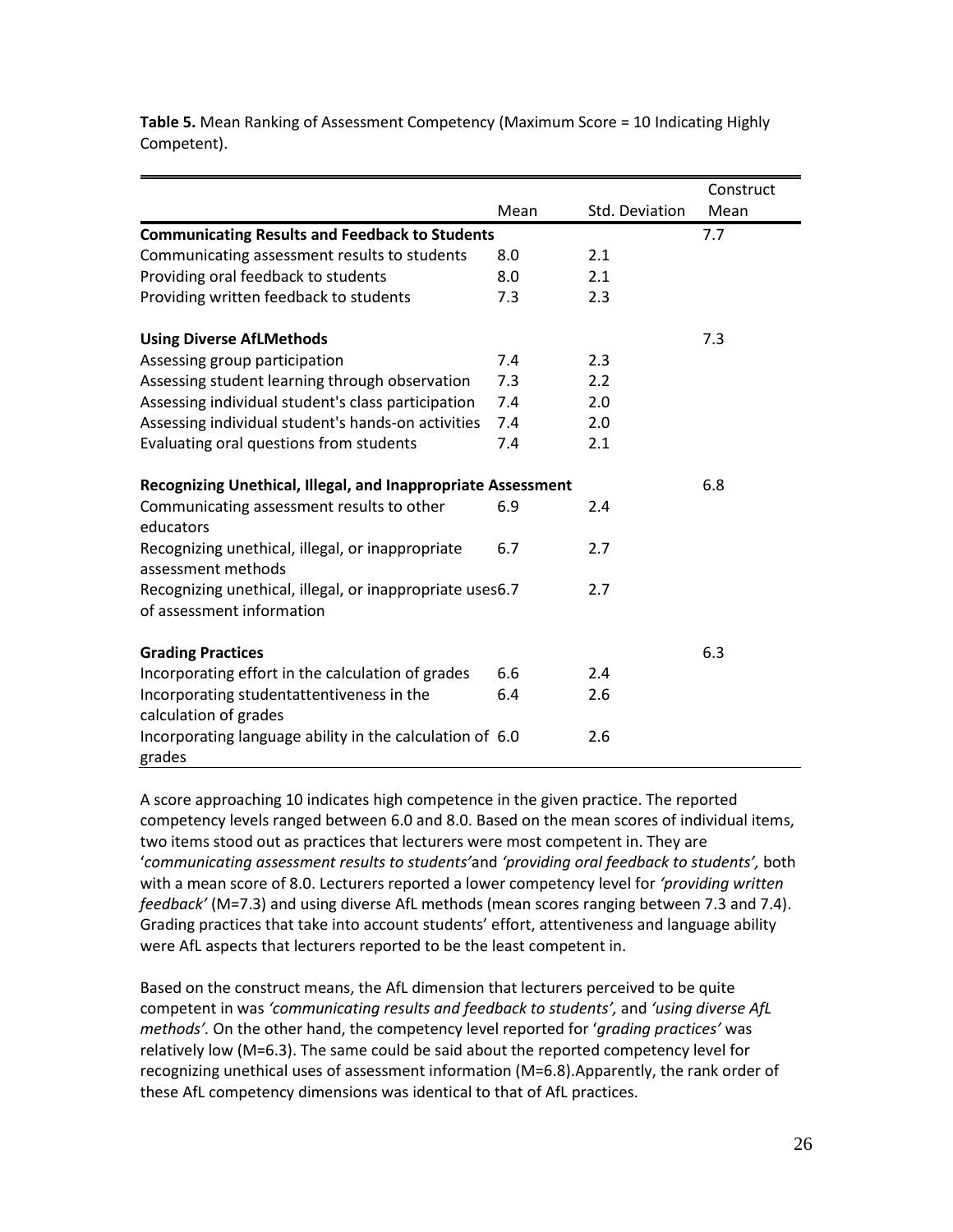#### **Discussion and Conclusion**

Several findings are worthy of highlight. Firstly, the data supported the multidimensionality of AfL practices. The extracted dimensions adhered to four competency standards stipulated in the assessment competency framework developed by the American Federation of Teachers, the National Education Association, and the National Council for Measurement in Education (1990). The findings replicated the results of previous research on AfL (Frazeir, 2007; Mukki, 2012; Zhang, 1995; Zhang and Burry-Stock, 1997; Zhang and Burry-Stock, 2003; Schaff, 2006), which also found it to be a multidimensional construct.

Secondly, in terms of practice, the results suggested that Malaysian university lecturers do useAfL but their practices were limited to four underlying dimensions, namely (i) communicating assessment results and feedback, (ii) using diverse AfLmethods, (iii) recognising unethical, illegal, and inappropriate assessment methods, and (iv) employing grading practices that incorporated students' effort, attentiveness and language ability.Among the four underlying dimensions, the first two were found to be quite common among the lecturers, while the last two were practised to a lesser extent. The finding is consistent with the results of Mukki (2012) and Zhang and Burry-Stock (1997). Both found that 'communicating assessment results'was the least difficult, while 'using assessment results when making decisions' was the most difficult standard to be adhered to by teaching staff. In addition, Schaff (2006) also reported 'developing grading procedures' to be the most difficult standard for higher education teachers.

Thirdly, the data did not provide evidence that Malaysian university lecturers practisedseveral other critical aspects of AfL such as conducting formative assessment and giving feedforward to guide further learning. From what we know about their long-standing traditional assessment practices, it is likely that they were unfamiliar with formative assessment and what feedforward looks like, and would thus need greater exposure to and specific training in these two aspects. The results offer sufficient evidence to support the development of an intervention programme that should aim at enhancing Malaysian university lecturers' understanding of AfL and its fundamental practices.

Fourthly, with respect to perceived competency in AfL, the lecturers reported being most capable in communicating assessment results and feedback. This was followed by competencies in using diverse AfL methods,recognising unethical, illegal, and inappropriate assessment methods, and employing grading practices that incorporated students' effort, attentiveness and language ability.It appeared that the ordering of frequency of practice was identical to that of perceived competence, suggesting a possible reliable association between lecturers' assessment practice and their perceived competence in AfL. The pattern of similarity suggests thatthese two constructs may be positively correlated. In other words, higher levels of perceived competence would likely lead to more frequent AfLpractices, or vice versa. This observation calls for intervention programmes that could enhance university teachers' competence in AfL. The postulated causal relationshipbetween practice and competency also merits further examination in future studies.

Its contributions notwithstanding, the study was not without limitations. The most important one concerns the limitation of the assessment inventory itself – that it does not adequately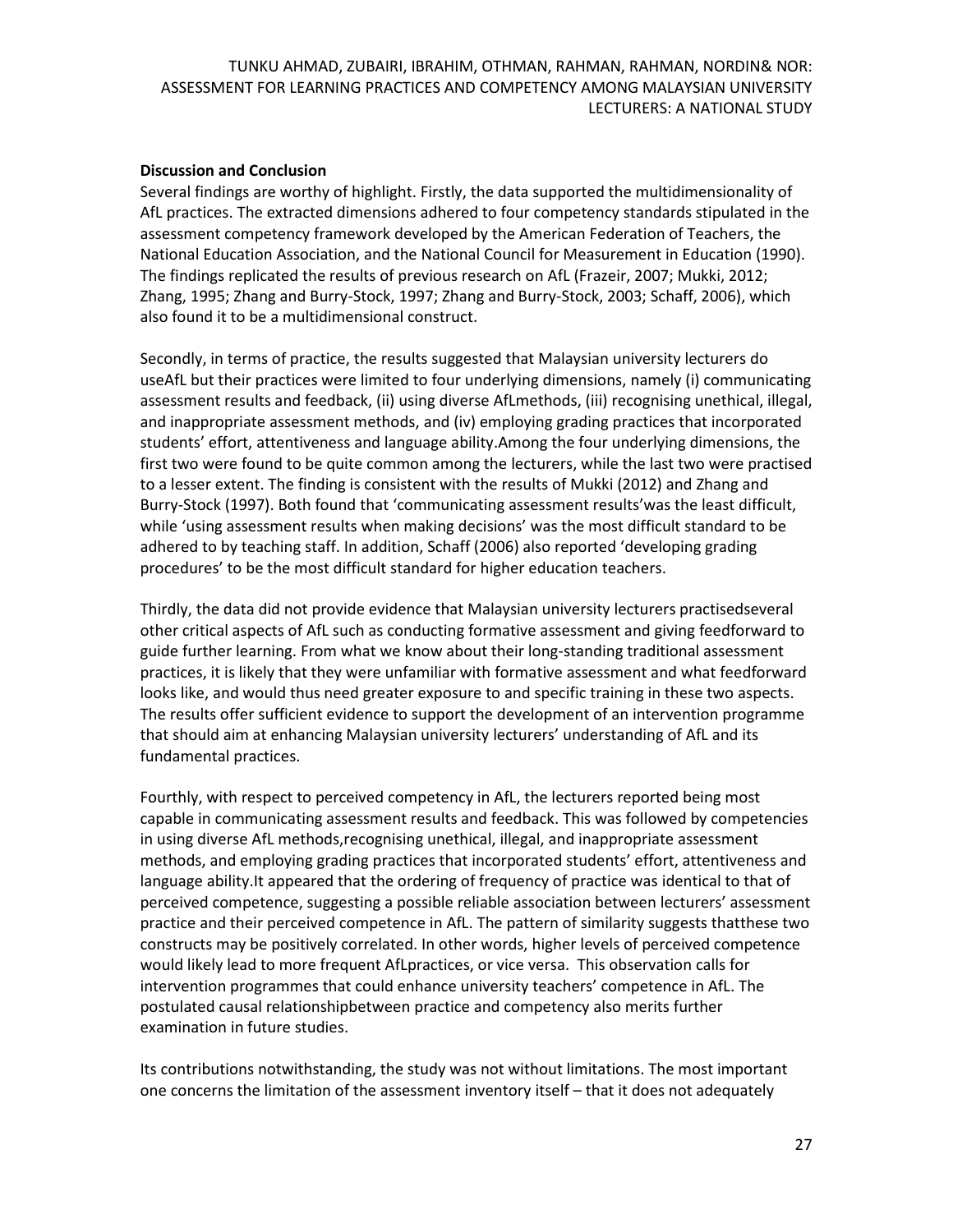account for several fundamental indicators of AfL, such as formative assessment, constructive alignment of assessment practices, personal reflection, and use of portfolios and technologybased methods to support AfL (Barkhi& Williams, 2010; Heinrich *et al*., 2009; de Jesus and Moreira, 2009; Liang and Creasy, 2004; Meeus, Petegem, and Engels, 2009). Nor does the inventory include indicators related to lecturers' evidence-based practice or the nineprinciples of good practicefor assessing student learning (Astin*et al.*,1996). This concern may be addressed in future research examining teachers' and university lecturers' use of AfL.

The inventory's limitation in broadly measuring AfL gives rise to another issue of concern, which is the efficacy of the reported practicesin explaining student learning. For example, some may question how lecturers' frequency of communicatingassessment results and feedback to students contributes to the improvement of student learning. Quite recentlyPrice*et al*.(2010:277) arguedagainst 'many of the assumptions and beliefs about the effectiveness of feedback practices'. It has hence been questioned whether feedback matters in student learning. We believe that itcertainly does, especially when the mediators, suppressors and moderators of the relationship between feedback and student learningcould be identified and addressed accordingly. However, this issue warrants a systematicexamination, the results of which may enable the inventory to be improved.

In sum, the study has added valuable insights into further understanding university lecturers' AfL practices in the classroom despite its limitations. The data generated are useful in informing ongoing efforts in designing and implementing intervention programmes to promote and support AfL adoption among higher education lecturers in Malaysia. The study concurs with the view of Black and Wiliam (1998:2-3) that:

'...fundamental change in education can be achieved only slowly -- through programs of professional development that build on existing good practice. Thus we do not conclude that formative assessment is yet another "magic bullet" for education. The issues involved are too complex and too closely linked to both the difficulties of classroom practice and the beliefs that drive public policy.'

In our context, we believe that AfL is one of the promising means of transforming the traditionalist, teacher-oriented paradigm of Malaysian higher education into one that is more learning-centered, as suggested by Hake (2006). This goal may partly be achieved through the activities organized by AKEPT and the proactive role played by the Malaysian Ministry of Higher Education as the primary change agent towards this end. To facilitate this transformation process, the issues and challenges that confound AfL implementation in Malaysian universities should be immediately identified and addressed in relevant research and initiatives.

#### **Acknowledgement**

The study was conducted with the funding and managerial assistance from the Malaysian Higher Education Leadership Academy (AKEPT). The research team would like to thank in particular the Director of the academy, Professor Dr. Majid Konting, for his trust in the team and continuous moral support.

#### **References**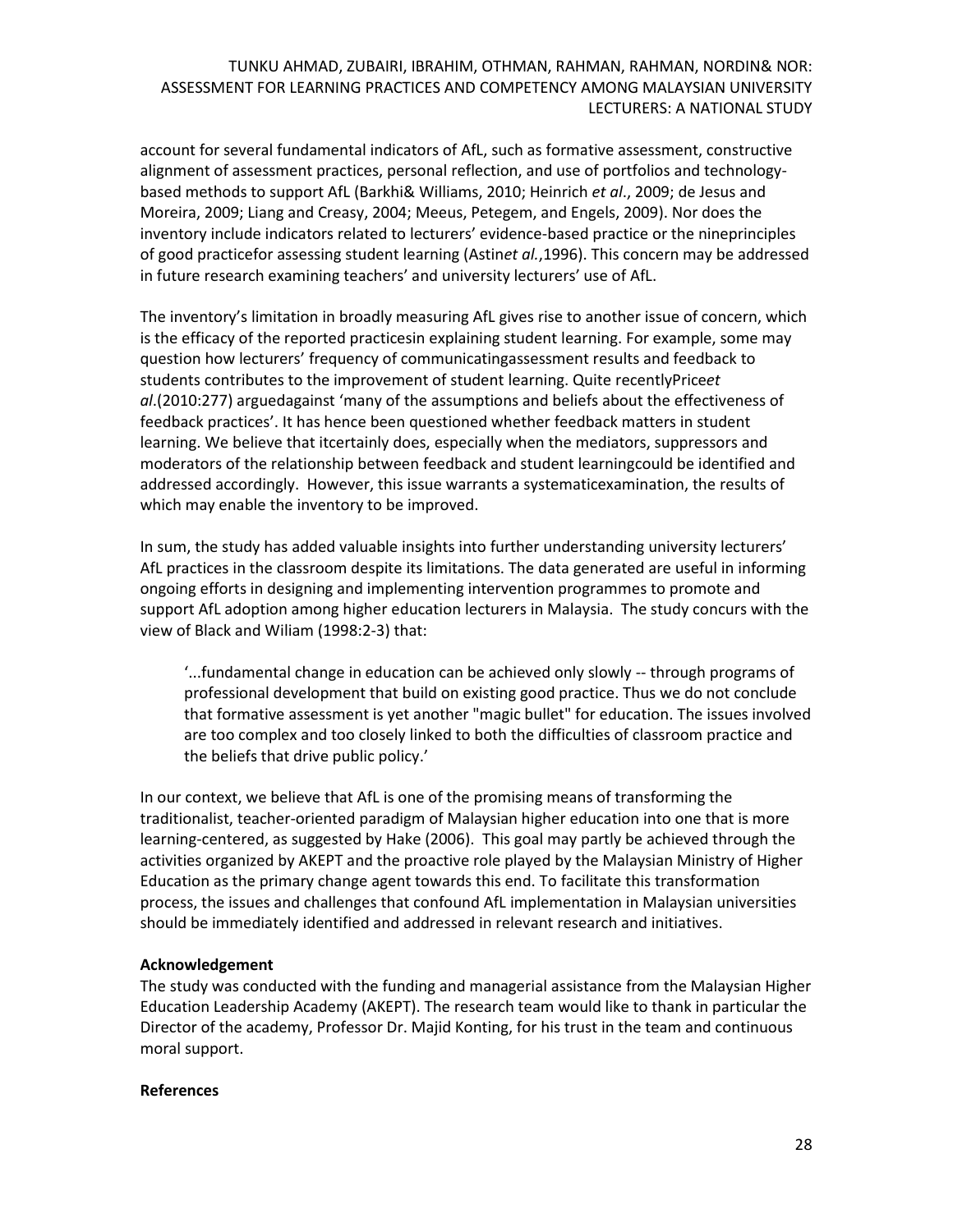- American Federation of Teachers, National Council on Measurement in Education, and National Education Association (AFT, NCME, & NEA) (1990) *Standards for teacher competence in educational assessment of students*. Washington, DC: National Council on Measurement in Education.
- Anderson, T. (2004) Teaching in an online learning context, in Anderson, T.&Elloumi, F. (eds.), *Theory and practice of online learning*. Canada: Athabasca University,273-294.
- Angelo, T.A. (1995) Reassessing (and defining) assessment, *AAHE Bulletin,* 48(3), 7.
- Astin, A.W., Banta, T.W., Cross, K.P., Khawas, E., Ewell, P.T, Hutchings, P.T., Marchese, T.J., McClenney, K.M., Mentkowski, M., Miller, M.A., Moran, E.T., and Wright , B.D. (1996) 9 principles of good practice for assessing student learning. *AAHE Assessment Forum.*Available at:

[http://www.academicprograms.calpoly.edu/pdfs/assess/nine\\_principles\\_good\\_practice.p](http://www.academicprograms.calpoly.edu/pdfs/assess/nine_principles_good_practice.pdf) [df\(](http://www.academicprograms.calpoly.edu/pdfs/assess/nine_principles_good_practice.pdf)Accessed: 5 March 2012).

- Australian National Training Authority (ANTA). (2002)*Assessment and online teaching: Australian flexible learning quick guide series.*Available at:
- <http://www.flexiblelearning.net.au/guides/assessment.pdf> (Accessed: 8 February 2012). Barkhi, R., and Williams, P. (2010)The impact of electronic media on faculty
- evaluation,*Assessment and Evaluation in Higher Education, 35*(2), 241-262.
- Barlow, S., Bertrand, M.,Majkot, V.S., McLauglin, K., and Speir, S. (n.d.)*Action research projects focused on the impact of assessment for learning strategies on teacher practice and student learning.* Available at:

http://www.rainbowschools.ca/community/support/Overview\_of\_Action\_Research\_ AfL 2009-10.pdf.(Accessed: 15 January 2012).

- Black, P., and Wiliam, D. (1998) Inside the black box: Raising standards through classroom assessment.*Phi Delta Kappan*. Available at:
- http:// blog.discoveryeducation.com/assessment/files/2009/02/blackbox\_ article.pdf.(Accessed: 15 July 2012).
- Black, P., Harrison, C., Lee, C., Marshall, B., and Wiliam, D. (2004) Working inside the black box: assessment for learning in the classroom,*Phi Delta Kappan,* 86(1), 9–21. Boud, D. (1995) *Enhancing learning through self assessment*. London: Kogan Page.
- Brown, G., Bull, J., and Pendlebury, M. (1997)*Assessing student learning in higher education.*London: Routledge.
- Chan Y.F., and Sidhu, G.K. (2013) Promoting transformative learning through formative assessment in higher education,*ASEAN Journal of Teaching and Learning in Higher Education,* 5(1), 1-11.
- de Jesus, H.D., and Moreira, A.C. (2009) The role of students' questions in aligning teaching, learning and assessment: a case study from undergraduate sciences, *Assessment and Evaluation in Higher Education, 34*(2), 193-208.
- Dorn, S. (2010)The political dilemmas of formative assessment, *Exceptional Children. 76*(3), 325- 337.
- Dunn, K.E., and Mulvenon, W. (2009)A critical review of research on formative assessment: the limited scientific evidence of the impact of formative assessment in education,*Practical Assessment and Evaluation.14*(7).Available at:

http://www[.http://pareonline.net/genpare.asp?wh=0&abt=](http://pareonline.net/genpare.asp?wh=0&abt)14.(Accessed: 20 March 2012).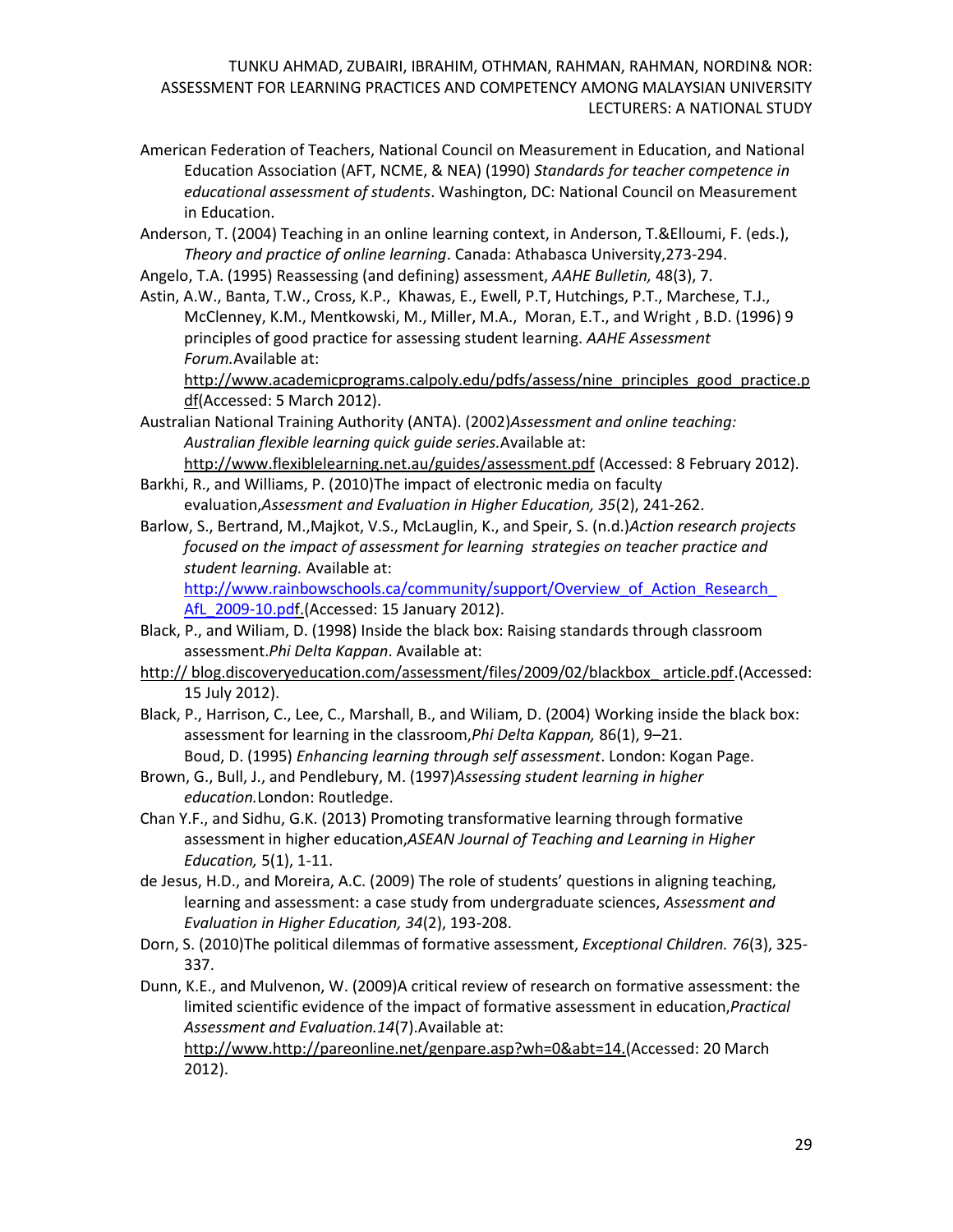Ellyn, G. (2000)*Assessment: an institution-wide process to improve and support student learning*. College of DuPage: ERIC Reproduction Services: ED 450 833.

Ewell, P. T. (2009)*[Assessment, accountability, and improvement: revisiting the tension,](http://www.learningoutcomeassessment.org/documents/PeterEwell_006.pdf)*NILOA Occasional Paper No.1, Urbana, IL: University of Illinois and Indiana University, National Institute for Learning Outcomes Assessment. Available at: [http://www.learningoutcomeassessment.org/documents/ PeterEwell\\_005.pdf\(](http://www.learningoutcomeassessment.org/documents/%20PeterEwell_005.pdf)Accessed: 20 March 2012).

Frazeir, C.H. (2007)*Investigating teachers' self-perceived application of classroom assessment practices using the assessment practices inventory revised (APIR)*. Unpublished doctoral dissertation.University of Alabama.

Freeman, R., and Lewis, R. (1998)*Planning and implementing assessment.*London: Kogan Page.

Hake, R.R. (2006) Measuring teaching and learning performance: interconnected issues, *the Third International Conference on Measurement and Evaluation in Education (ICMEE).*Penang, Malaysia, 13-15 February. Available at: [http://www.physics.indiana.edu/~hake/ICMEEk-2006.pdf\(](http://www.physics.indiana.edu/~hake/ICMEEk-2006.pdf)Accessed: 16 November 2012).

Hannafin, M., Hill, J. R., Oliver, K., and Glazer, E. (2003) Cognitive and learning factors in webbased distance learning environments,in: Moore, M. G. and Anderson, W. G. (eds.)*Handbook of distance education* Mahwah, NJ: Lawrence ErlbaumAssociates.

Harlen, W., and Crick, R.D. (2003) Testing and motivation for learning,*Assessment in Education,*10(2), 169-207.

Heinrich, E., Milne, J., Ramsay, A., and Morrison, D. (2009) Recommendations for the use of e‐ tools for improvements around assignment marking quality,*Assessment and Evaluation in Higher Education, 34*(4), 469-479.

Kaiser, H.F. (1974) An index of factorial simplicity, *Psychometrika,*39, 31-36.

Kibreab, A.E. (2011)Instructors' understanding and practice of continuous assessment: the case of ethiopian civil service college, *Journal of Quality and RelevantEducation and Training, 1*(1), 33-42.

Klenowski, V. (2009) Assessment for learning revisited: an asia-pacific perspective, *Assessment in Education: Principles, Policy and Practice, 16*(3), 263-268.

Lewin, K.M. (2004)*The pre-service training of teachers: does it meet the objectives and how it could be improved?* Paper commissioned for the EFA Global Monitoring Report 2005, The Quality Imperative. Available

at[:http://unesdoc.unesco.org/images/0014/001466/146658e.pdf](http://unesdoc.unesco.org/images/0014/001466/146658e.pdf) (Accessed: 18 August 2012).

Liang, X., and Creasy, K. (2004) Classroom assessment in web-based instructional environment: instructors' experience, *Practical Assessment, Research and Evaluation,* 9(7).

Marzano, R. J. (2000) *Transforming classroom grading*. Alexandria, VA: Association for Supervision and Curriculum Development.

Meeus, W., Petegem, P.V., and Engels, N. (2009) Validity and reliability of portfolio assessment in pre‐service teacher education,*Assessment and Evaluation in Higher Education, 34*(4), 401-413.

Morris, J.B. (1996)*Assessment instruction in preservice teacher education courses at University of South Carolina*. Unpublished doctoral dissertation.University of South Carolina.

Mukki, R.A. (2012)*A study of assessment practices in teacher education programmes in Tanzania*. *Unpublished doctoral thesis*.International Islamic University Malaysia.